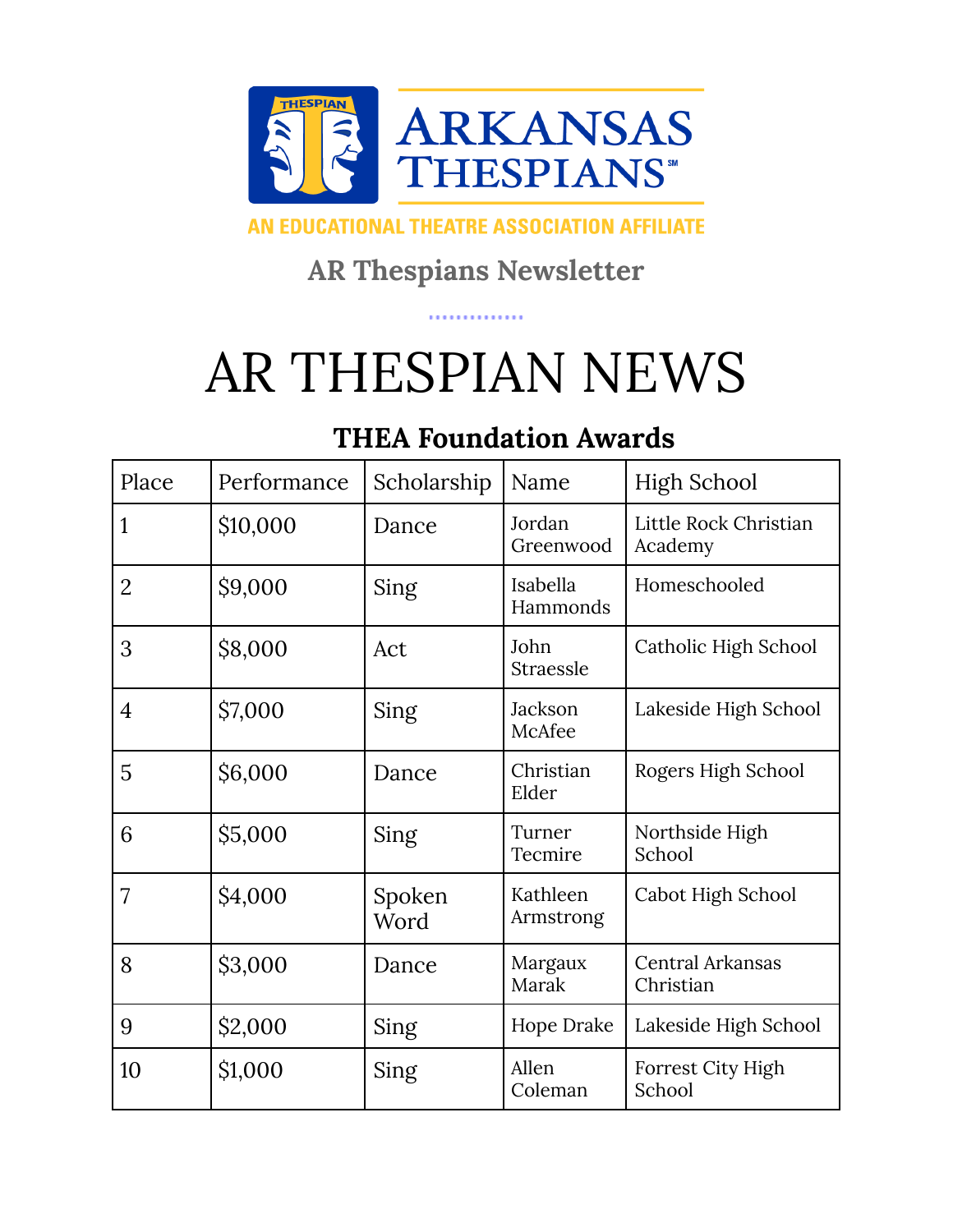# Thespian Announcements

### ➢24 Hour Play Festival

There is a new program at ITF that we are really excited about-The 24 Hour Plays. Participants will cast, write, rehearse, and perform a play in 24 hours! Teachers can nominate students for specific roles-actor, writer, stage manager, or director. Six teams will be selected by The 24 Hour Plays staff, each team will be made up of one writer, one stage manager, one director, and 4 actors. The teams will meet at ITF and mount their brand new theatre production 24 hours later! Participants must be registered to attend ITF in person and be nominated by their troupe director by June 1. 24 [Hour](https://itf.schooltheatre.org/24_hour_plays_guide.cfm) Play Info

### ➢Spring Show Information

Make sure to send your spring show info (title and dates) to Kelley Lester [\(kelley.lester@lhwolves.net\)](mailto:kelley.lester@lhwolves.net) so we can put them on the [Thespian](https://calendar.google.com/calendar/u/0/embed?src=64aelndchnkfqooqdiup1kl04k@group.calendar.google.com&ctz=America/Chicago) [Calendar!](https://calendar.google.com/calendar/u/0/embed?src=64aelndchnkfqooqdiup1kl04k@group.calendar.google.com&ctz=America/Chicago)

## ➢Tech Help

Technical problems? Got a technical question? We can help! Reach out to our Theatre Tech Crew for any assistance you might need to make your theatre program a success! Email **Beau [Pumphrey](mailto:bpumphre@fortsmithschools.org)** for details!

### ➢Advocacy Corner

March is Theatre in our Schools Month! Here's a tip for promoting your program: Do you have a show coming up? Have your students hand write letters to your school board members and superintendents inviting them to come see the show! They love to be directly invited to shows from students. Throw in a couple of tickets and mail them off through campus mail!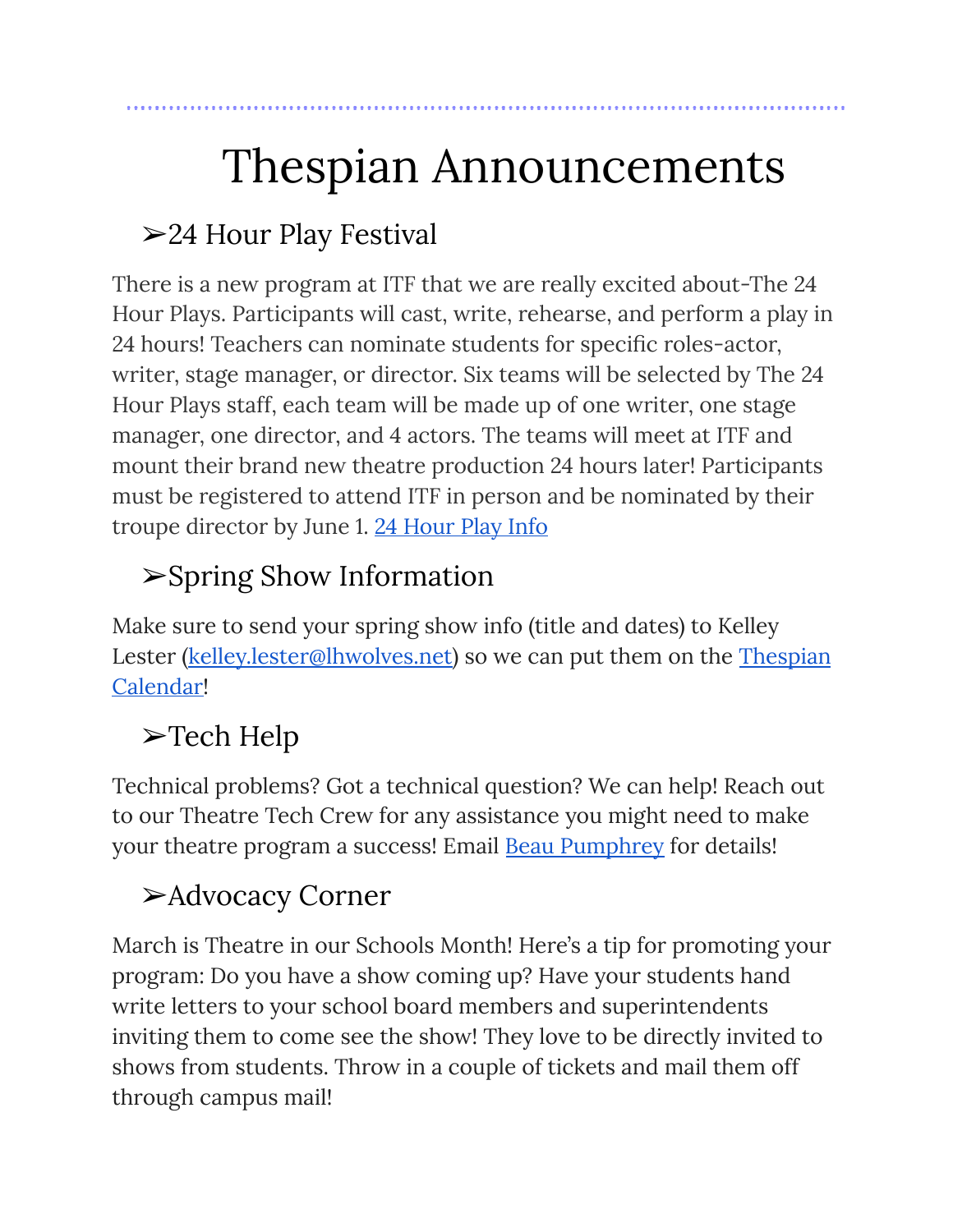# Thespian Festival 2022

..............

| Thespian Festival 2022 Stats!       |                  |  |  |  |
|-------------------------------------|------------------|--|--|--|
| On Site Attendees                   | 1,014            |  |  |  |
| <b>Online Attendees</b>             | 212              |  |  |  |
| One Acts                            | 36               |  |  |  |
| <b>Thespy Entries</b>               | 347              |  |  |  |
| <b>Awards Given</b>                 | 562              |  |  |  |
| Alumni                              | 12               |  |  |  |
| <b>Troupe Directors</b>             | 54               |  |  |  |
| <b>Scholarship Money</b><br>Offered | Over \$2 Million |  |  |  |
| <b>Coordinators and Chairs</b>      | 29               |  |  |  |
| Dancing Legs                        | 3,761            |  |  |  |
| <b>Thespian Courts</b>              | 0                |  |  |  |
| <b>Smiling Eyes</b>                 | Countless        |  |  |  |